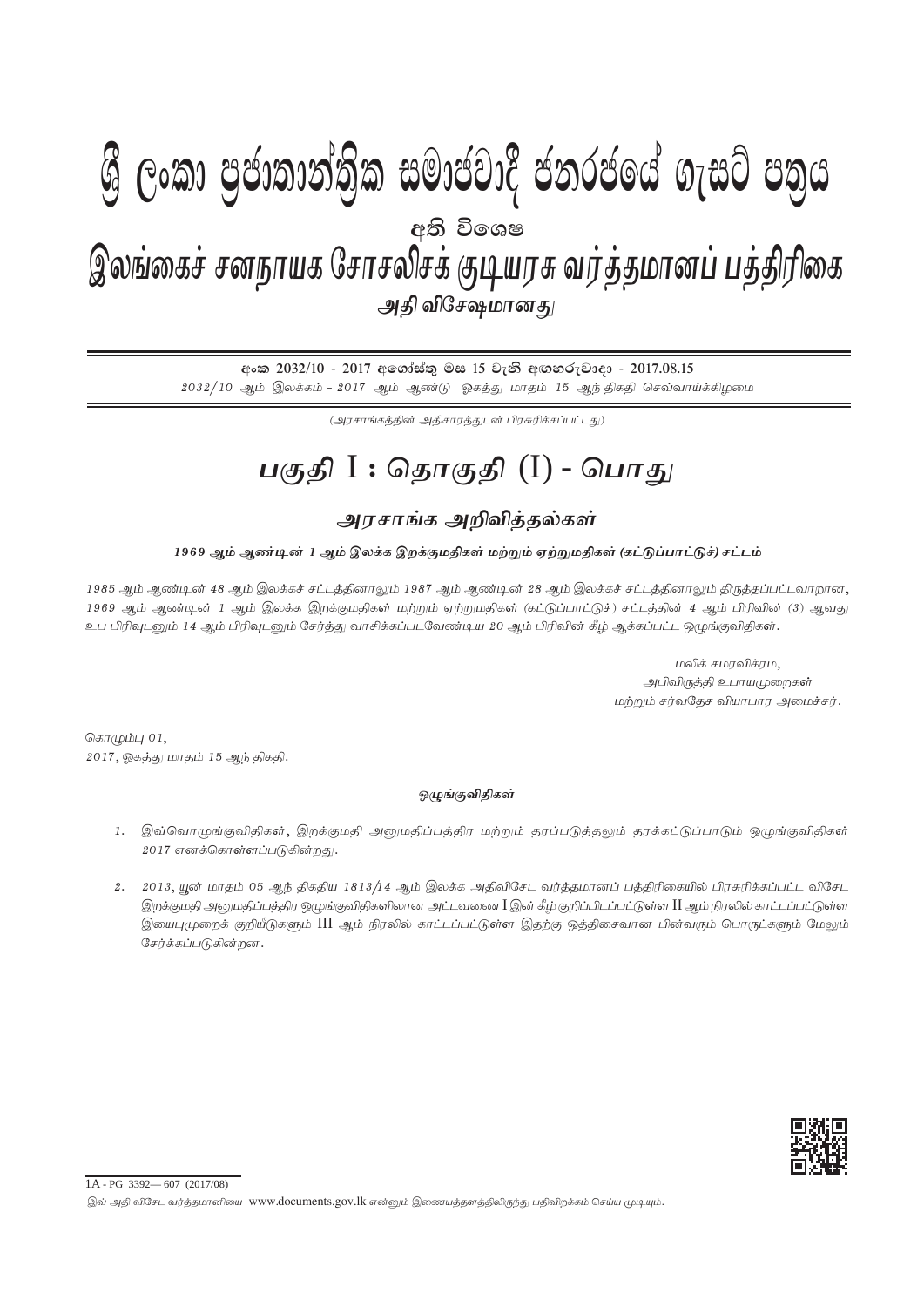$2A$  $I$  කොටස $I$  ( $I$ ) ඡෙදය - ශුී ලංකා පුජාතාන්තිුක සමාජවාදී ජනරජයේ අති විශෙෂ ගැසට් පතුය - 2017.08.15 பகுதி  $\rm{I}$  : தொகுதி ( $\rm{I})$  - இலங்கைச் சனநாயக சோசலிசக் குடியரசு வர்த்தமானப் பத்திரிகை – அதி விசேஷமானது – 2017.08.15

| இ.மு.        | இ.மு.                    |                          | விபாம்                                                                                                                                                                                                                                                                                                                                                                                                                                  |    |
|--------------|--------------------------|--------------------------|-----------------------------------------------------------------------------------------------------------------------------------------------------------------------------------------------------------------------------------------------------------------------------------------------------------------------------------------------------------------------------------------------------------------------------------------|----|
| தலைப்பு<br>I | குறியீடு<br>$\mathbf{H}$ |                          | Ш                                                                                                                                                                                                                                                                                                                                                                                                                                       | IV |
| 85.36        |                          |                          | 1000 வோல்ற்றுக்களுக்கு மேற்படாத மின்சார சுற்றுக்களில் அல்லது<br>இணைப்புகளை ஏற்படுத்துபவைகளுக்கான அல்லது மின்சார<br>சுற்றுகளை பாதுகாப்பவை அல்லது சுவிச்சுகளுக்கான மின்சார<br>கருவிகள் (உதாரணமாக சுவிச்சுகள் உருக்கிகள் மின்னல் தடுப்புகள்<br>வோல்ற் கட்டுப்படுத்திகள் சக்தி அடக்குகள் செருக்கி மற்றும் பிற<br>இணைப்புகள் இணைப்புப் பெட்டிகள்) ஒளியியல் நார்கண்ணாடிகள்<br>ஒளியியல் நார்கண்ணாடி கட்டுகள் அல்லது வடங்களுக்கான<br>இணைப்புகள் |    |
|              |                          | $\overline{\phantom{a}}$ | பிளக் பிடிகள் செருக்கிகளும் துளைகளும்                                                                                                                                                                                                                                                                                                                                                                                                   |    |
|              | 8536.69                  | $-$                      | பிற                                                                                                                                                                                                                                                                                                                                                                                                                                     |    |
|              |                          | $- - -$                  | 80 வோற்றுக்களுக்கு மேற்பட்ட ஆனால் 250 வோற்றுக்களுக்கு<br>மேற்படாத வோல்றேஜ்களுக்கான:                                                                                                                                                                                                                                                                                                                                                     |    |
|              | 8536.69.22               | $- - - -$                | பிற ஷேவர் துளைகள் உலகளாவிய துளைகள் மற்றும் ஏற்பிகள்                                                                                                                                                                                                                                                                                                                                                                                     | L  |
|              | 8536.69.29               | $\cdots$                 | பிற                                                                                                                                                                                                                                                                                                                                                                                                                                     | L  |
| 85.44        |                          |                          | இணைக்கும் பொருட்களுடன் கொடுக்கப்பட்ட அல்லது<br>கொடுக்கப்படாததுமான காவலிட்ட (எனாமலிட்ட அல்லது<br>பூச்சுக் காப்பிட்டவைகள் அடங்கலாக) மின் கம்பிகள், வடங்கள்<br>ஓர் அச்சுவடங்களும் அடங்கலாக ஏனைய காவலிட்ட<br>மின்கடத்திகள் ஒளியியல் நார் வடங்கள், தனித்தனி நார்களினால்<br>அமைக்கப்பட்டவை மின் செலுத்திகளுடன் அல்லது<br>இணைப்புகளுடன் அமைக்கப்பட்டன                                                                                          |    |
|              |                          | $\overline{\phantom{a}}$ | 1,000 வோல்ற்றுக்களுக்கு மேற்படாத வோல்ற்றுக்களுக்கான பிற<br>மின் கடத்திகள்:                                                                                                                                                                                                                                                                                                                                                              |    |
|              | 8544.42                  | $-$                      | இணைப்புகளுடன் கூடியவை                                                                                                                                                                                                                                                                                                                                                                                                                   |    |
|              |                          | $\frac{1}{2}$            | பிற                                                                                                                                                                                                                                                                                                                                                                                                                                     |    |
|              | 8544.42.99               | $- - - -$                | பிற                                                                                                                                                                                                                                                                                                                                                                                                                                     | L  |

- 3. 2014, சனவரி மாதம் 08 ஆந் திகதிய 1844/49 ஆம் இலக்க, அதிவிசேட வர்த்தமானப் பத்திரிகையில் பிரசுரிக்கப்பட்ட விசேட இறக்குமதி தரப்படுத்தலும் தரக்கட்டுப்பாடும் ஒழுங்குவிதிகளிலான I ஆம் இலக்க அட்டவணை இத்தால் மேலும் திருத்தப்படுகின்றது.
	- I. 2014, சனவரி மாதம் 08 ஆந் திகதிய 1844/49 ஆம் இலக்க அதிவிசேட வர்த்தமானப் பத்திரிகையில் பிரசுரிக்கப்பட்ட விசேட இறக்குமதிகள் (தரப்படுத்தலும் தரக் கட்டுப்பாடும்) ஒழுங்குவிதிகள்அட்டவணை I இன் கீழ் குறிப்பிடப்பட்டுள்ள  $\rm{II}$  ஆம் நிரலில் காட்டப்பட்டுள்ள இயைபுமுறைக் குறியீடுகளும்  $\rm{III}$  ஆம்,  $\rm{IV}$  ஆம் நிரல்களில் காட்டப்பட்டுள்ள இதற்கு ஒத்திசைவான பின்வரும் பொருட்கள் மற்றம் இறக்குமதி தரங்கள் நீக்கப்படுகின்றன.